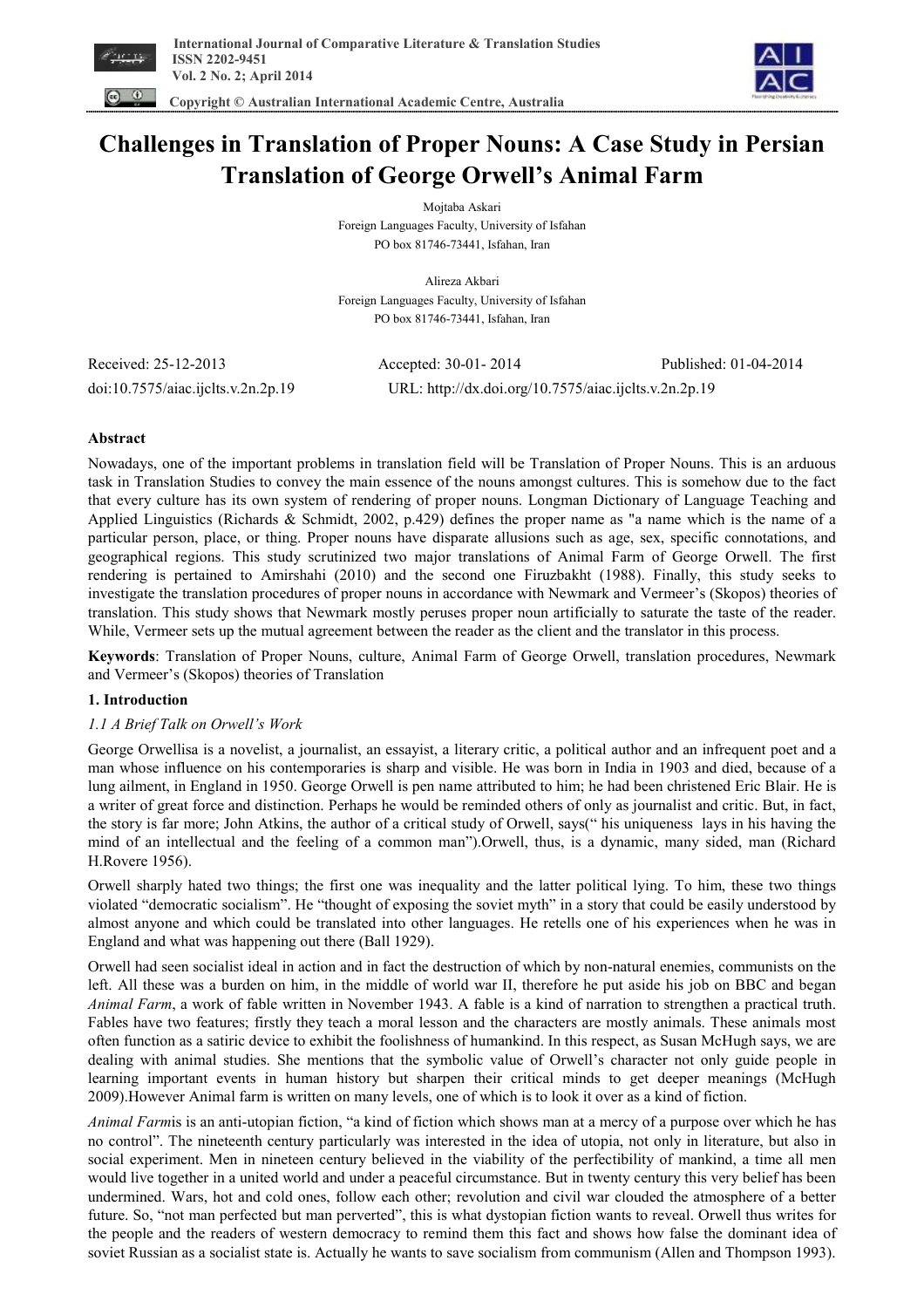## **IJCLTS 2 (2):19-28, 2014** 20

#### *1.2 Proper Noun Translation in Normal Life and Literary Situations*

Generally speaking, proper names encompass several categories: names of persons, animals, companies, geographical places, sign sand festivals. Nevertheless, it makes difference in which situation they are going to be examined. In real life, proper nouns are considered meaningless and only they are used for signaling references. It just serves a denotative purpose and according to Nord (2003) "proper names may be non-descriptive, but they are obviously not noninformative". As an example, if the name "john" is considered, there is nothing essential in itself and therefore it is in accordance with the abovementioned definition. However, Nord adds "if we are familiar with the culture in question…" Proper names can make us aware of gender, age, geographical origin. People think that these nouns are untranslatable; Vendler (1975) writes that proper nouns are untranslatable, but in the process of translation we can carry them over. However, after we compare translation of source texts (ST) with their target texts (TTs) we take this fact that they have used a wide variety of strategies dealing with them: the use of particular names, meaningful names, interpretation of names, text effects they produce, etc. According to Hermans, proper nouns "occupy an exceptional position with regard to language system because of their minimal integration to it" (1988, p.12). Thus special consideration should be taken into account in translating of such materials.

Tymoczko (1999, p.223) also asserts that proper names are indicative of "racial, ethnic, national and religious identity". In addition, she explains that these names are "dense signifier" and they are problematic in translation because they are dependent on "cultural paradigms". It is basically accepted that a text based on its culturally specific items would be foreignized or domesticated discussed by many different scholars.

Last but not least, the proper nouns in Animal farm are well suited to standard of living of every ilk of people and this study wants to investigate the closeness of proper nouns in the source and target language. It can be stated that translation nowadays is a multidisciplinary field and one must aware the function of materials such as proper nouns, rites, cultures of the source and target language in order that he or she will convey the near essence of the source language. Proper nouns are culture-based and it is the art of the translator to transfer the content of the intended material into the target text. As Nord (2003, p.82) points out that just a quick look in translator's work can bring this notion that translator has done everything with names. In this regard, concerning the translation of name, scholars embody the issue of culture-specific items which are barely successful to convey these cultural patterns (Aixela`1996; Tymoczko 1999; and Davis 2003). Therefore it is the task of translator to take a lot of consideration into account in these non-trivial and challenging elements to find a good solution. Proper nouns are not just restricted to the name of the people. While it covers the vast range of materials such as flora, fauna, social district issue, etc. Therefore, preparing ourselves in dealing with kinds of situation is of great importance. Appropriate rendition of proper nouns makes the cultures homogenized. The people then can perceive each other suitably and then they will better understand of their cultures. So, it must be better that the translator works on the cultural homogenization rather he or she depicts the differences or hierarchy of languages.

# *1.3. Significance of the Study*

This study is more significant for some groups such as translators and language learners for several reasons:

1. The first and the most important reason is that translator becomes aware of strategies used in translation of proper nouns and in fact bridging the gap between linguistic context and situational ones.

2. The second reason is to show translators how to cope with translations of such elements and giving guidelines to make the best choice, so far as possible, in this area.

3. Translation of proper nouns, considering different aspect of study, is based on a purpose. Clients, therefore, are given directions how to decide a work to be translated in terms of the intended purpose.

## *1.4 Definition of Terms*

The following terms, as frequently discussed throughout the study, are defined as follow:

#### 1.4.1 Proper Noun

There are lots of definitions given by different scholars with regard to proper noun. However, they have the same nature. The Merriam-Webster (2009) defines that a proper name is "a word or group of words (such as "Noah Webster," "Kentucky," or "U.S. Congress") that is the name of a particular person, place, or thing and that usually begins with a capital letter". Also other scholars like Alexander (1988) indicate that a proper noun (sometimes a proper name) is use for a particular person, place, object or idea which is unique (p.38).

# 1.4.2 Skopos Theory

The Skopos theory was developed by Hans Vermeer. One of the important factors in this context is the function which the translation is supposed to fulfill in the target culture and it is the very function which Reiss and Vermeer (1984) have focused on. According to which translation, as a "translatorial action", is determined by its purpose, technically referred to it by the Greek term Skopos. So the determining factor in translation is not the source text or source situation, but the Skopos of the target text in the target situation. Thus translation is defined as the process of producing a text which is "**functionally adequate**" in the target situation. Since the Skopos theory of the target is in some way a function of the target reader, therefore the Skopos theory of the target text can be different from that of the source text, and the same source text can be translated in different ways based on the needs and conditions of the target reader.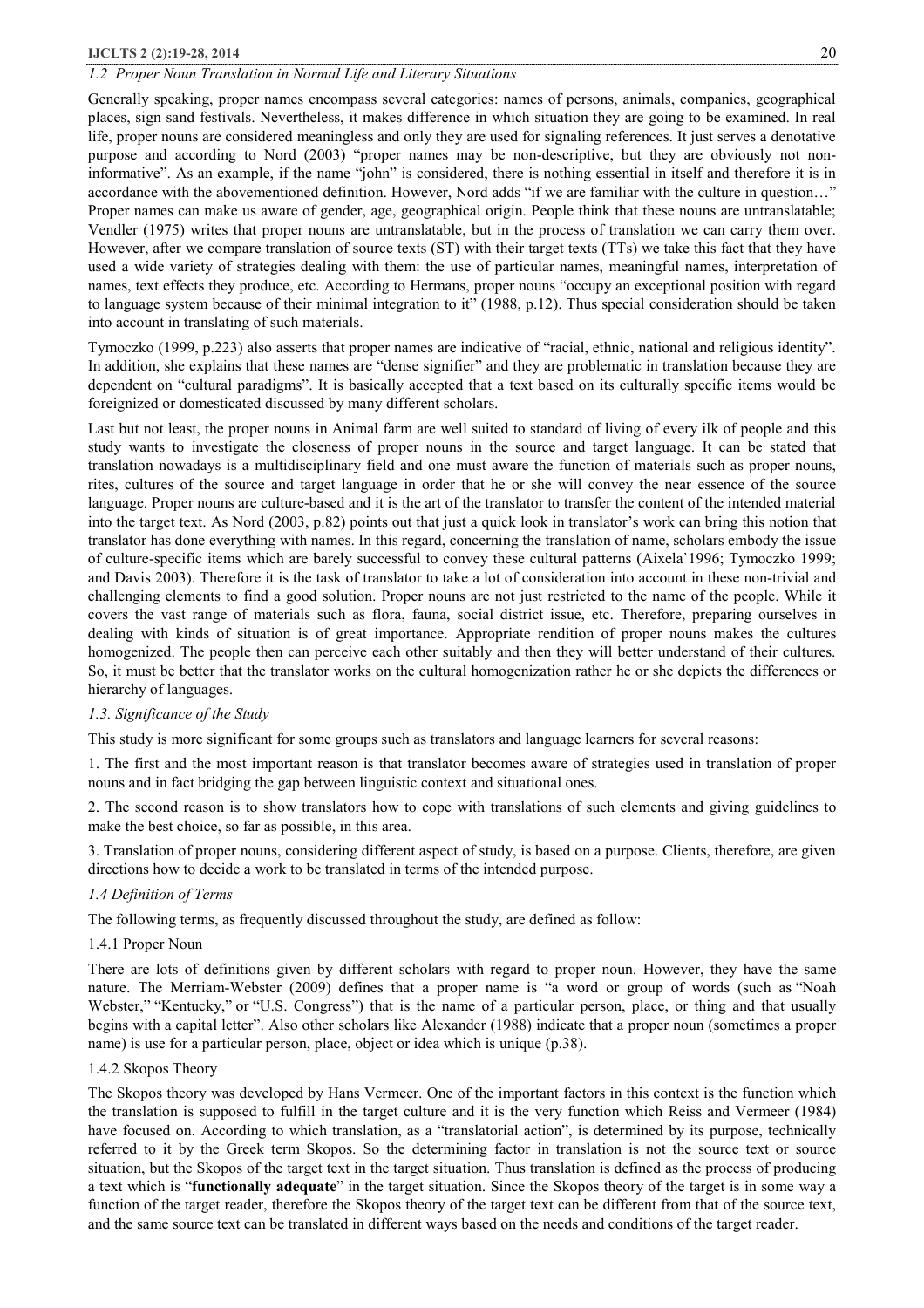# 1.4.3 Proper Noun and Newark's Theory

Newark (1998) in his *A Textbook of translation* takes his examples from three classes of proper noun: *people's name, names of objects, and geographical names*. As he says, first name and last name of people normally are *transferred*, providing that there is no connotation in the text, by which their nationality is maintained. Yet in some cases a proper name may be *translated*, as with Popes, Saints, or with names which connotations are palpable in imaginative literature. However, mostly classical names are *naturalized*, that is to say, transformed to normal language pronunciation and spelling- some scholars refer to it as transliteration: 'Horace' in English for 'Horatius' in Latin, for example. Where both nationality and connotation is of utmost importance, naturalization along with translation should be employed. For instance, in Tolstoy's *Resurrection,* where the name 'Nabatov'-alluding to an alarm condition- is changed into 'Alarmove'. Objects' names are usually transferred, including brands, trademarks and proprietaries. In terms of geographical names we should look for correspondent in atlas or a similar source. He, in the end, adds that we have to tell some context from others in which toponyms occur: an item in an address it will be transferred, but the same as cultural scenery in a brochure, for instance, it will, to some extent, be translated.

#### **2. Review of Literature**

Generally speaking, proper noun alludes to several categories: name of people such as hypocorisms, pseudonyms, animal, name of institution, geographical zones, astronomic signs, and name of particular ceremonies in this connection. Every translator utilizes some special techniques to deal with proper nouns in the source text. The definition of "proper noun" in The Oxford Concise English Dictionary would be: a proper name is "a name for an individual person, place, or organization having an initial capital letter" (2001, p.1146). It then adds: "if we are familiar with the culture in question, a proper name can tell us whether the referent is a female or a male person, may be even about their age, (some people name their new born child after the pop star or a character of the film…….) or their geographical origin within the same language community……… " (2003, p.183). For translating proper nouns into target language, the translator always should consider that "How can be possible to saturate the taste of audience?" According to Nord (2003, p.183), proper nouns may be non-descriptive, but they are obviously not non-informative. This means that, the translator cannot claim to render every proper noun in every situation. The most important factor in rendering proper noun will be to pay attention to "decoding ability<sup>1</sup> (Eugene Nida, 1964)." It should be noted that, child in decoding ability plays the most important role amongst others. Whenever a translator can be able to saturate the taste of child at early age, he or she can transmit the main content of the text to other ilk in decoding ability. Maria Tymoczko (1999, p.223) also indicates that proper nouns can be categorized into: ethnic, racial, national, and religious identity. She then alludes to proper nouns as "dense signifiers" which they are "the most problematic to translate, in part because their […] significance is often culturally specific and dependent on cultural paradigms" (1999, p.223-4). In this connection, Aixelá expounds proper nouns ""account for the greatest percentage of the culturally specific items in a text" (Aixelá cited in Tymoczko, 1999, p.240). Culture in general, is the indispensible part of proper nouns to render. In this regard, cultural diversification is of great important to consider. The translator should be able to render in accordance with diverse geographical zones in order to convey the main essence of the source language to target audience. Later, Lincoln Fernandes explains that proper nouns are utilized as "dense signifiers in the sense that they contain in themselves clues about the destiny of a character or indicates of the way the storyline may develop" (Fernandes, 2006, p.46). According to Akbari (2013), Wafting<sup>2</sup> As a direct and intense translation process, it has a connection with render or even transfer as the original SL by inserting or absorbing the SL words or phrase form into the RL's, such as the rendering of proper names in translation. Proper names play an important role in a literary work. They point to the setting, social status and of other part of speech can go along with their nominal function carry out the function of characterizing a person or a place. In translating proper name for children, it is noticeable to render such words according to their taste. In this respect, children can depict the obvious picture of word and can easily connect themselves to the intended word. For example, "*Rihanna*" would be entered to Persian, German, and Italian Languages without any alteration via "Borrowing" process. Intermediacy model suggests using the nativized word as "*Reihane*" instead of "Rihanna". "*Reihane*" passed the filter of deep layer of wafting process and then nativized elegantly in order to convey the exact sense of the intended word. In rendering of the proper names, Maria Tymoczko (1999, p.224) states that "translators can "bring […] the audience to the text" and transfer the name unchanged or "bring […] the text to the audience" and adapt the name. Manini (1996, p.171) agrees that "translators can choose to leave all proper names […] in their original form" and preserve the "otherness" or "they can […] decide to translate those names" which have equivalents in the target language and make the text familiar to the readers." In some situations, the translator should concoct the equivalent of the intended word to saturate the needs of the audience due to the fact that the decoding ability can be able to connect him or herself to the target text. Therefore, Gergana Apostolova expresses that: The transformation of names in translation […] is rooted deeply in the cultural background of the translator which includes phonetic and phonological competence, morphological competence, complete understanding of the context, correct attitude to the message, respect for tradition, compliance with the current state of cross-cultural interference of languages, respect for the cultural values and the responsibilities of the translator. The process reaches from an ear for aesthetic sounding to the philosophical motivation of re-naming (2004, p.14).

## **3. Methodology**

The analytical part is based on one English original book, *animal farm*, and two translations of which provided in Persian. One of them has been translated by Amir Amirshahi in 2010 and the latter has been translated by Mohammad Firuzbakht in 1988. These two translations have been chosen randomly among the large number of translations of the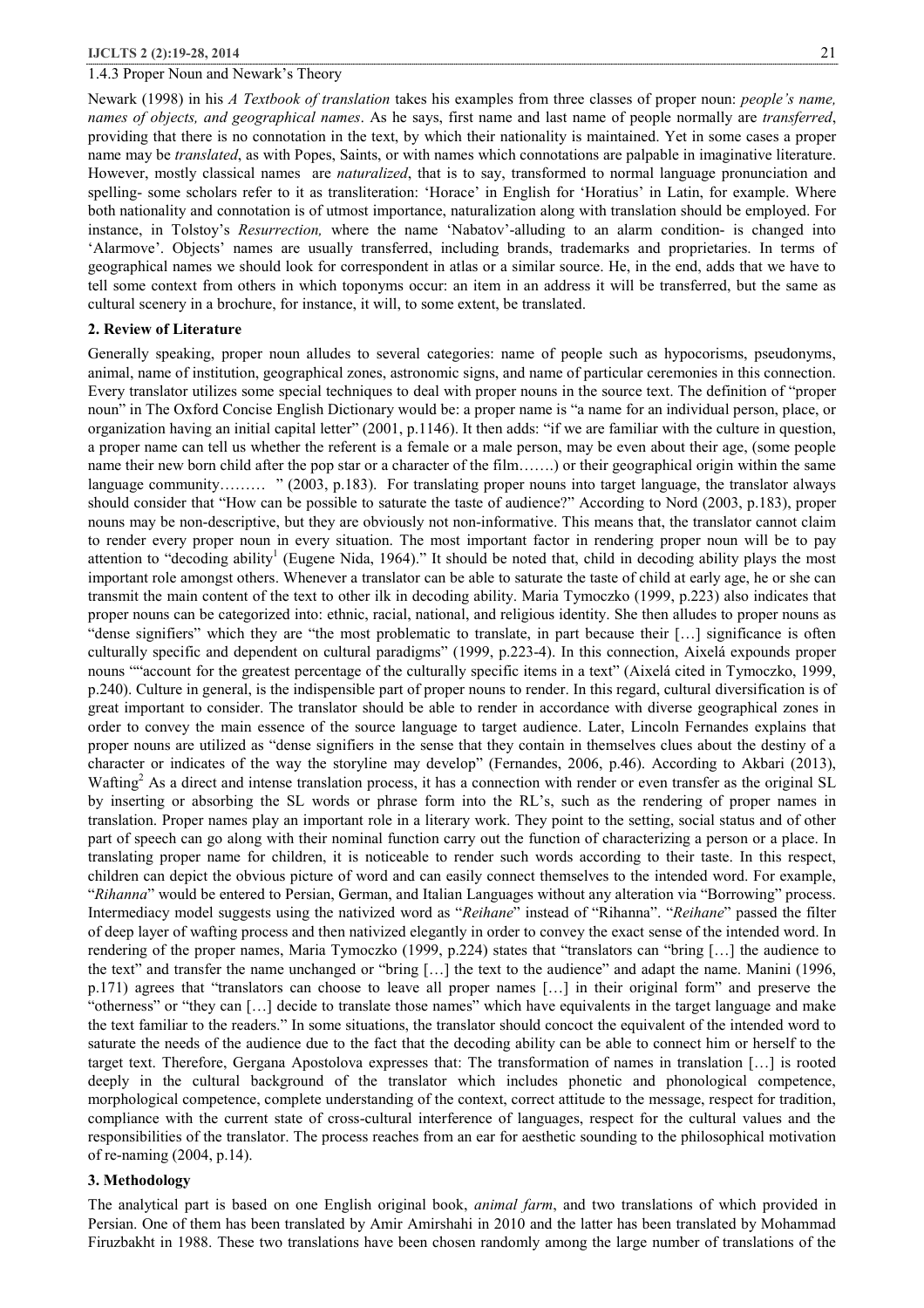#### **IJCLTS 2 (2):19-28, 2014** 22

intended book existed in library. However, by investigating the proper nouns in these two translations it comes to the point that the first one is moving toward the author and the second translation is moving toward the reader considering no border or redlines in this direction. In other words, we have foreignization in the first case and domestication in the other one, respectively. The reason for choosing these two rendering will be the first translation is the updated one and the latter is old-dated one. The authors of this article want to know the workability of proper nouns in saturating the taste of the reader in general. Two kinds of translations with two different sights are one of the key materials in this article. But the most important factor will be to utilize the correct translation of the intended materials. And then, some proper nouns were extracted by the two rendering of Animal Farm. Finally, the extracted proper nouns are scrutinized by two challenging theories such as and Skopos theory in Translation Studies. Newmark's theory deals with the transference of the proper nouns. While Skopos theory emphasizes the mutual agreement amongst the source and target languages, the translator, and the client and then concentrates on the role of client as the prime importance. Each

example is perused correctly to see of any similarities and discrepancies in rendering the proper nouns.

## **4. Data analysis**

In this section, this paper seeks to investigate on range on equivalences proposed by Mohammad Firuzbakht and Amir Amirshahi. Both translations were analyzed based on two dominant models in translation studies. Newmark (1988) and Vermeer (1992) have given their prescriptions and according to which the two translations being analyzed. When being analyzed, it becomes clear that in these two cases the age of translations was not inefficient. The more the recent, the more the adequate translation will be in terms of proper names. It is, nevertheless, not a sufficient criterion in proving the betterment of translation. With these descriptions, there are a lot of translations reveal the otherwise situation. In this study, proper names are categorized as particular proper noun (PPN) and general proper noun (GPN). Particular proper nouns refer to the names of people and countries which are used in target locale and they are specifically defined. And general proper nouns refer to names of particular places and objects in the target Language and they are not restricted to some special features of the source language. They are generically defined. This typological-referenced work can be useful and helpful for the act of translator.

# *4.1 Particular Proper Nouns*

PPN alludes to the name of the people, flora, fauna, organizations, and etc. this group is the most sensitive group in that it should be rendered correctly to convey the main sense of the word into the target language. Sometimes, the abovementioned group inclines to culture-specific words, therefore; it can be stated that it is vehemently tied with culture.

| ST: Mr. Johns | TT1: Aqaye Johns (Johns) | TT2: Aqaye Johns (Johns) |
|---------------|--------------------------|--------------------------|
|               |                          |                          |

One of the best feature best renderings is to preserve the local color of ST. But, to what extent the renderer can be able to go? In translation field, the renderer should depict the red line for him or herself in order to transfer the main sense of the intended word. According to Newmark (1988), the translator should transfer the local color of the source language word. It should be noted that, before translating the text, the renderer should consider the genre of the text to convey the near meaning of the source language to the target one. In this direction, if the translator will find hi or herself in the sitcom position, he or she can translate the above-mentioned word as "Aqa Yahya". But, the genre of "Animal Farm" would be completely political and the translator should render exactly. Another note will be that the translator should not repeat the intended word either Farsi or English. Repetition causes the creation of dense translation and will not be acceptable in the target language. According to Skopos theory, translation seeks three purposes in translation: (1) Recreation of the target word, (2) Representation, and (3) Reproduction. Therefore, in translating the above-mentioned word, the renderer should consider the role of purpose and the role of the audience in the text. Thus "Aqaye Johns" with repeating element of the word will be better understood by the target reader. Both of the translations utilize the same technique which is completely rudimental. Therefore, it is better to eliminate the English part and then resort to transliteration of the source language.

| ST: Old Major | TT1: Majere Pir | TT2: Majere Pir |
|---------------|-----------------|-----------------|
|---------------|-----------------|-----------------|

There are often problem with the rendering of the physical behavior equivalence. In this direction, Newmark (1988, p82) expressed that "in principle, such words should first be translated, with if necessary, the transferred word and the functional equivalence added in brackets, till you are confident that your readership recognizes and understands such words." Therefore, it can be stated that, in rendering the above-mentioned word, the translator should not utilize the semi-culture translation for which the target reader cannot be able to connect him/herself to the target one and it cause the creation of artificial translation. In this connection, Skopos theory expressed that all names should be scrutinized by their functions in the sentence. One to one correspondence or natural equivalence are against Skopos theory in that they pay more attention to the source language and does not consider the target audience either. It should be stated that repetition technique in translation will not be acceptable and make dense rendering of the text. Therefore, as it is possible; translation should be to the point and terse. Brevity is an asset in rendering of the text naturally.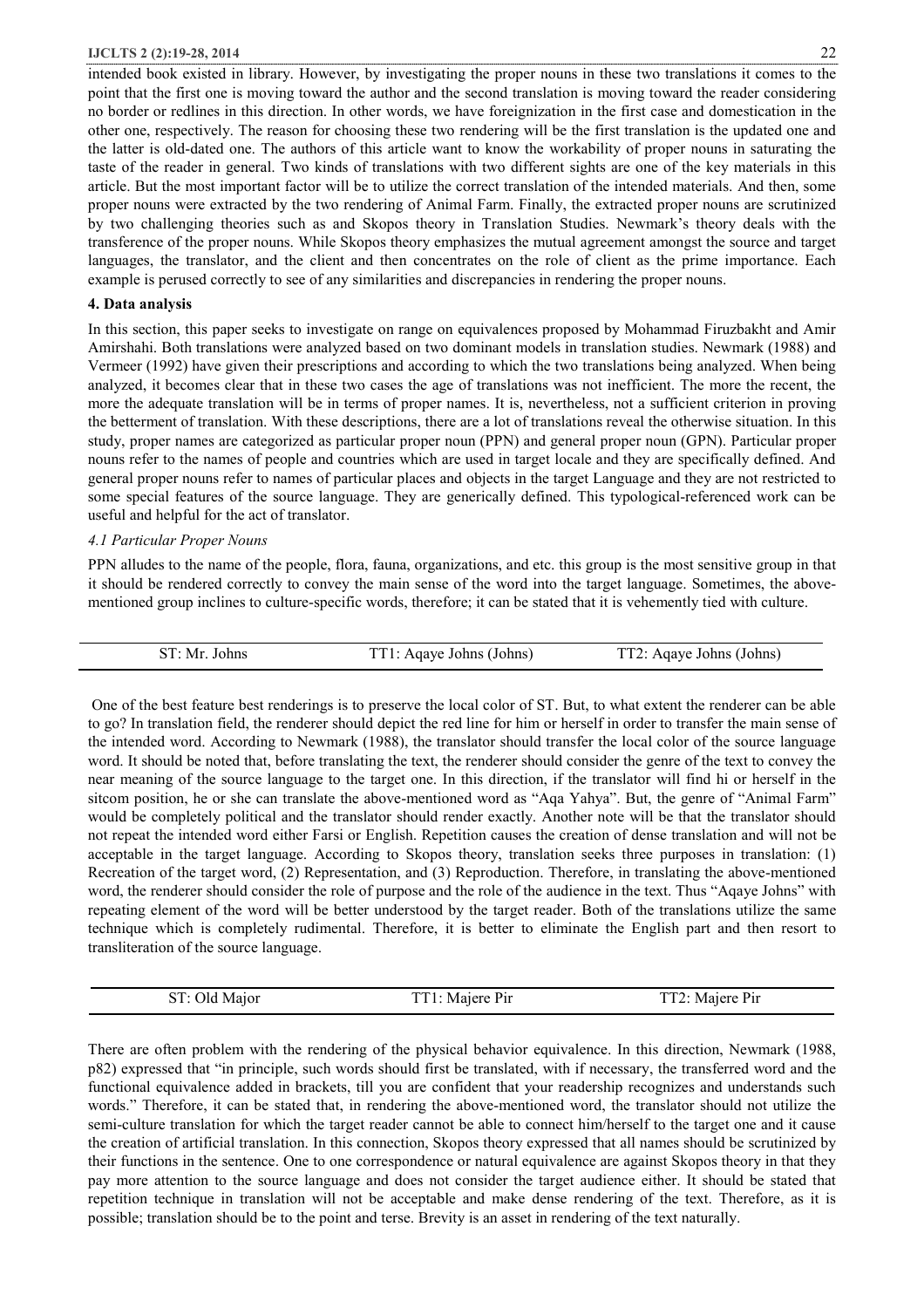| <b>IJC</b><br>70 LA<br>ᆂ<br>_ |    | - - |
|-------------------------------|----|-----|
|                               | NΩ |     |

Translators in terms of their methods use their strategies; some are in fond of foreignization but some other lean toward domestication nevertheless. The first translator has not translated the intended word. That is why in such a case translator cannot domesticate the foreign word. Accordingly, he inevitably should omit the word in a way that removes the color of the original. In this case the renderer "leave the reader in peace, as much as possible, and moves the author toward him' (Schleiermacher, 1813/2004, p.49). This act of translator in fact is not moving toward domestication, but this is in fact foreignizing the context of the text. On the basis of Newmark model, as discussed before, geographical names are usually transferred. The second translation is in line with the model and in this context this procedure is acceptable. In this direction, Skopos defines translation in terms of a new function or the same function. Thus, the latter function would be a good choice for making in this situation. To clarify more on "Same function" Nord (1997, p.18) depicted one diagram in which it expounded cross cultural communication:



Same function in this diagram alludes to one to one correspondence of equivalent. According to Nord (1997) documentary translation works with literal, word for word, or exoticizing rendering in the target text. Whenever the translator sees him or herself into the deadlock, he or she can utilize from the above-mentioned strategies. But, using same function in the target language is not absolute license to covey the exact sense of the source text in particular. Totally, the translator will better to render all of the parts of the text. Therefore, the second translation will be highly praised in accordance with the Newmark's theory.

| ST: Brussels Carpet | TT1:Farsh | TT2: Ghalihaye Kare Bruxel |
|---------------------|-----------|----------------------------|
|                     |           |                            |

Rendering in this part, also the previous part, corresponds with partial translation that is one part is to be translated and the next one is to be transferred (Catford 1965, p.21-22)). The first translator has used generalization in this case and has put the foreign word, Brussels, aside. It is clear that the translator is inclined to domestication and virtually avoids foreignization as far as possible. But, the second translator is the otherwise. On the basis of Newmark model, he has utilized transference. However, one of the most significant outcomes of purpose-driven paradigm is that translator can increase or decrease the information in the source text if so needed, in other words, the renderer can make the implicit information explicit. This case is obvious in the second rendering (TT2). Skopos theory knows the purpose of translator is described by the individual translator, that is, we have an expert in socio-cultural communication and we cannot define "good" or "bad" translation in this respect. If we do so, we just are changing the descriptive position to the prescriptive one (Pym, 2010, p.56-9). Consequently, it should be stated that the translator should be faithful to the source language text. In this rendering, the first translator just transfers the superficial content of the source, while the latter rendering simulates the source language in the target one to convey the specific traits of the source proper noun.

| ST: The Middle White | TT1: Motavasete Sefid Rang | TT2: No Translation |
|----------------------|----------------------------|---------------------|
|----------------------|----------------------------|---------------------|

One of the features of proper noun therefore is having initial capital letter. However, some names, per se, are general names but the author changes those general names into special ones by adding capital letter to the initial part or in a new sense, making a proper name. Authors use such a strategy in order to accentuate some nouns more than others. Our translators, in this case, have used their own strategies. The first one has translated literally and the second one has used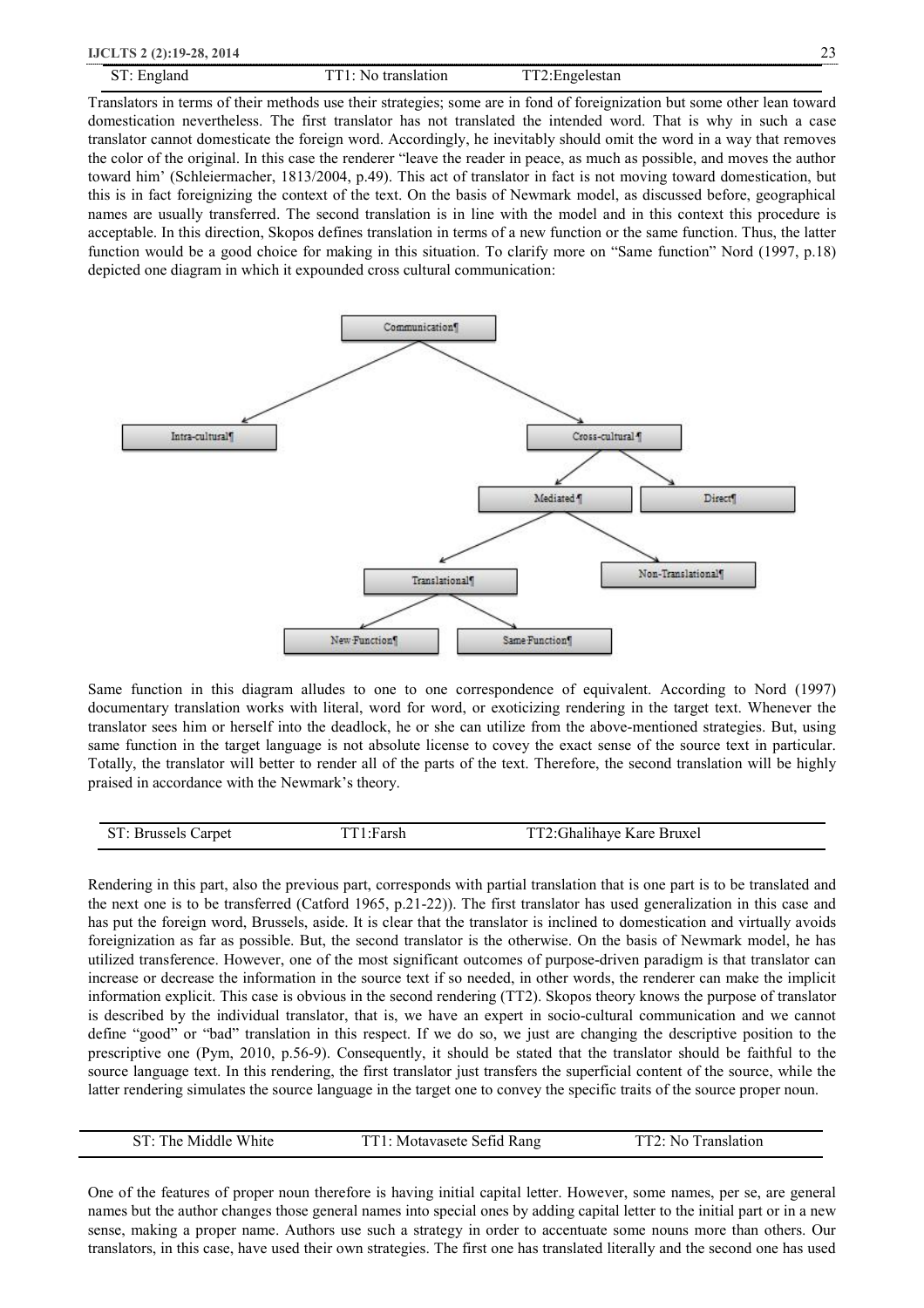a kind of generalization which can be considered as non-translation. It is clear that neither the first nor the second translator has conveyed the intended meaning. A simple suggestion can be that the words should be written in bold to maintain a kind of effect that readers could think of them in the process of reading. So, in this case the Newmark model cannot work properly but the other model which is based on the Skopos theory of the target text can work appropriately.

|--|

In rendering such particular proper nouns, the translator must consider the target reader in first case. Sometimes, translators render several words being completely dazzling and hard to perceive. In this connection, the bystander will not be able to perceive the sense of the text which is Newmark called "vogue words" (Newmark, 1998, p 82). It is the beauty of translator's work to clarify every sense of the text thoroughly and make it ready to utilize in the target language. Therefore, in approving the above-mentioned expound, Skopos (cited in Pym, 2010, p. 50) "when a message has to cross into another culture, the people sending that message will require help from an expert in cross cultural communication." Nowadays, translation resistance is of great importance in the target culture. How can translator be sure about his or her right equivalent in the target language in order not to see any language resistancy by the target reader? How will it be possible to institutionalize the equivalents in TL? The only solution will be to utilize natural or nativized wafting in the target language. Akbari (2013) expressed that "A word can be naturalized wafting when it can be naturalized to fit the spelling rules in the Target Language (TL). Naturalized wafting will be any kind of wafting process in which the intended word wafts partially or totally but naturally transforms the main essence of the intended word. This wafting process applies both frequency and intensity of the word to carry the exact theme of the word. In this direction, naturalized wafting is sometime pertained or inclined to partial wafting and sometimes to total wafting (Akbari, 2013, p. 22)." Last but not least, translator cannot break the borders amongst the source and target completely and he or she should respect the reader. It is better to say, in rendering the renderer should ordain the red line and apply or devise the equivalents in red line environment.

# *4.2 General Proper Noun*

This category refers to general name in the source and the target language. For instance, name of the human behavior, daily routines, and the rite of people. In this group, the translator should reduce the effect or intensification of the source text into the target language in order to generalize the rendering. The most sensitive group in this category will be children and adults. This category does not consider culture completely and it applies every rendering superficially.

| ST: Glass of Beer | Gilase Abe Joo | TT2: Gialase Abe Joo<br>. |
|-------------------|----------------|---------------------------|

In both rendering, the translators utilize the technique of "reduction" sense of the source language. In the Persian language, the rite and heritage of the intended language do not break some pre-determined law. One of these rites in translation will be to render the name of alcoholic drinks. The translator render as such because they deal with children and adult and these term are vehemently culture bound. But, Newmark (1998) expressed that "cultural words are often transferred to give local color, to attract reader, and to give the sense of intimacy between the text and the reader." This quotation annulled the red line environment that the translator should obey during translating the text. It is better for translator to utilize the technique of compensation in order to reduce the harm and pernicious effects of the intended word. It should be noted that, Skopos theory expressed that the translator can be able to translate covert meaning of the word but he or she cannot deal with the overt meaning of the words easily and the translator should translate indirectly in some situations in order to amalgamate the reader and the translation altogether. It is completely natural to see that whenever the reader perceives some element against his or her creeds, he or she shuns keeping on the text in this connection. Skopos theory pays much attention to the role of client in the target language. In Islamic countries, imbibing alcoholic drinks regard as taboo. Therefore, in this situation; the translator should tone down the specificity of the intended word.

| ST: Sugar candy | TT1: No translation | TT2:Mistranslation |
|-----------------|---------------------|--------------------|
|                 |                     |                    |

Renderer, most often, when translating geographical names, names of different places encounter a dilemma; that's why they don't know whether translate the intended word or leaving it alone. With respect to this problem, Newmark (1988, p.82) gives an adequate suggestion: "geographical and topographical names including new independent countries such as (le) Zaire, Malawi, unless they already have recognized translations", they all "normally transferred". However, Skopos theory maneuvers in better open space. This theory asserts that a source text can have different target texts based on different purposes. With all these, both model complement each other and in fact open a new way for renderer to make his/her sensible choice. Mistranslation is one of the traps which sometimes translator utilizes in the translation. That is because of lack of context or knowledge of the translator. Skopos emphasizes red line in translation. The translator should ordain the red line which he should pass this line. Passing this red line equals to untranslatability or mistranslatilbility.

| ST.<br>Animalism | $-$ | m <sub>0</sub><br>∴∡. Haiwaniyat |
|------------------|-----|----------------------------------|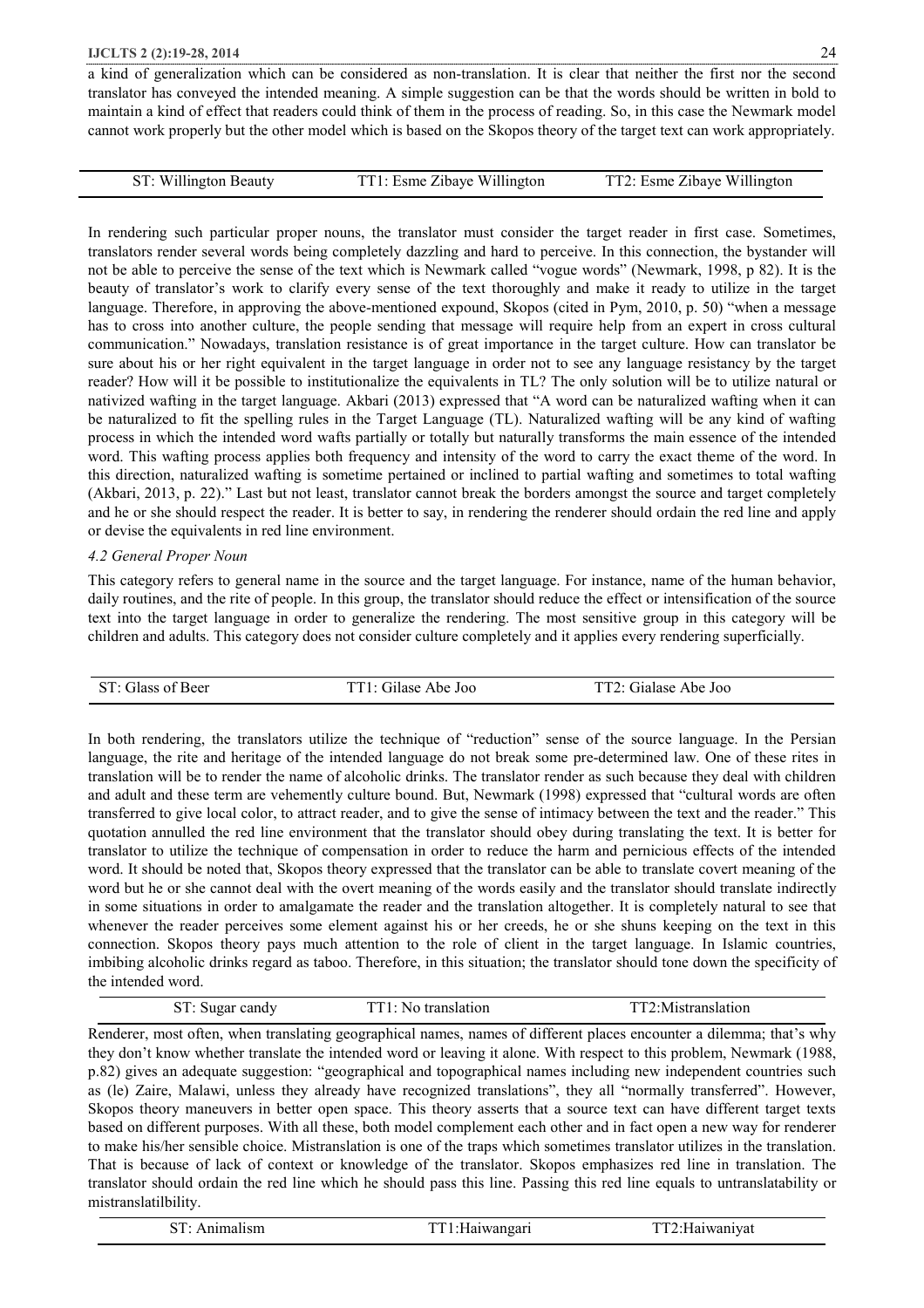Sometimes, choosing an acceptable equivalent in translation of general proper noun (GPN) becomes a difficult task. When our proper name is a central name and on which the story is revolving around, actually the renderer cannot

translate the minor names like that of the major ones which are the gist of the fiction. Newmark (1988) introduces another type of shift where "literal translation is grammatically possible but may not accord with natural usage in the TL". The mentioned-quotation corresponds with the second translation (TT2) in which the Arabic suffix used is not acceptable for Persian native reader. In his respect, Vinay and Darbelnet (1965) in their direct translation introduces borrowing strategy when there is no way for translation. But, here we have a kind of par-borrowing, adding Arabic suffix ("yat"), technique which doesn't work well here. On the other side, Vermeer gives much notice to Skopos (purpose) of the text and this view pulls him toward radicalism with respect to the function of the target text. But, maintaining the function should not be to the extent that affects the target text negatively. And it is proper to say that the first renderer (TT1) has produced an adequate equivalent by considering the text, co-text, and the situation in which it has been occurred.

| Meeting | $ -$   | …Jalase |
|---------|--------|---------|
| ٠L      | Mitin⊊ | .       |

Both translators have used different strategies of translation. The first translator has utilized naturalization, that is, bringing the word to the context of target text and thus making the pronunciation and word-form as normal as possible, in fact it is what Newmark(1988) points out. The second translator uses semantic translation. In this regard, Newmark (1981, p.39) suggests that "semantic translation attempts to render, as closely as the semantic and syntactic structures of the second language allow, the exact contextual meaning of the original". Semantic translation of Newmark resembles Nida's formal equivalence. However, it is not acceptable for Newmark to have the full principle of equivalent effect, because this effect does not work well out of TL situation, space and time. In some way, Skopos matters that this naturalization and maintenance of the word is supposed to be what Skopos is intended to fulfill, i.e., the client's commission. Taking all into consideration, we can mention that both translations are acceptable in target text context. Each acts on the basis of the intended purpose of translator or renderer.

| ST: Windsor's chair | TT1:Sandaliye Rahati TT2: Sandaliye Chubiye Dastedar |
|---------------------|------------------------------------------------------|
|                     |                                                      |

Translators are looking for equivalence which can yield a good and fruitful translation, however they should be aware of the illusion of this interpretive function (Robinson, 1991, p.259-89). Both translators have used the functional-based, in accordance with the Skopos theory. The first one has used generalization in the second part of the word to make the situation easier for the target reader. On the other side, the second translator is looking for a proper equivalence for the intended proper noun. Therefore he goes through explicitation. Newmark (1988, p.83), in this direction, hardly accept functional equivalent except for special cases: "functional cultural equivalent are even more restricted in translation, but they may occasionally be used if the term is of little importance in a popular article or popular fiction." In these two translation, the translators use natural equivalence to show their faithfulness in translation. But, in Translation Studies; transferring the sense is of great importance. Therefore, the translator first should make a paradigm of his or her translation, and then he or she must be faithful in rendering. Both of the renderings will be acceptable in that they consider the role of decoding ability in the target language.

One of the most common strategies renderers use when translating proper names is transference; perhaps that's why it is the easiest and more justifiable than other techniques. In both cases, translators have used transference strategy and both added the English version in parenthesis as a kind of compensation strategy. Adding or deleting the intended parenthesis makes no difference for the reader since a foreign word for the reader is a foreign word. Readers take it as an unknown name but he/she has this presupposition that as the text progresses, they can have a better understanding of that name. In the same line, the Skopos theory can come to terms with transference, based on the commission. Therefore, Skopos theory model can include Newmark model, but the otherwise cannot occur.

| TT1:Kharha<br>TT2:Kharha<br>ST1:Donkey |  |
|----------------------------------------|--|
|----------------------------------------|--|

Sometimes general names are changed into proper names in the process of writing. It means that the author makes those particular proper nouns. Characters carry different characteristic and become dynamic as the story goes on. And also characters can remain simple and naive and become flat as it becomes obvious as the text reveals. Authors use some strategies to make some nouns distinctive and to attach some distinguishing qualities or traits to characters in order to make that character dynamic. In other words, the author changes a general noun into particular proper noun. Thus, we are dealing with different purposes of the author and also different goals of the text. In such a text, because the text is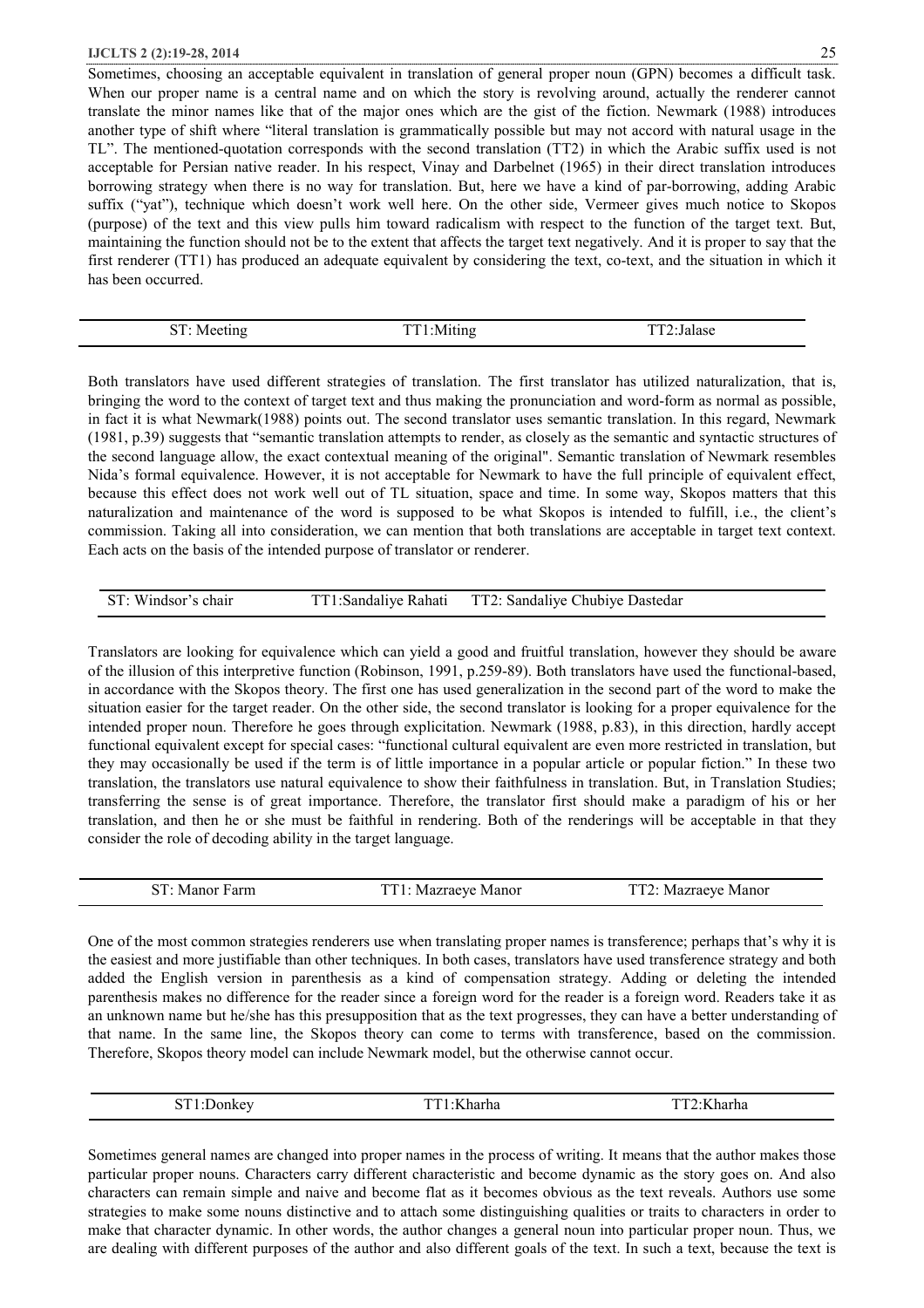# **5. Discussion**

Proper nouns behave in a non-trivial ways in translation. Proper names, like other linguistic expressions, deal with a host of meanings. That is, the structure of their meaning is basically like that of other kinds of expressions. It is of utmost significance that the status of proper nouns is the function of that particular context; in this regard, dealing with pragmatic is unavoidable. Thus the treatment of these names is as complex as other expressions. As to clarify the point, attention should be paid to the levels that the intended book, *Animal farm*, has been written. The story can be scrutinized as a political, a satirical and an allegorical or even as children work. Therefore, if we consider it as political, it would fundamentally be different from taking the story as a children work. In this direction the function of text and accordingly the choices made by the translator for translation should be different.

In this study, we are investigating proper nouns in term of two models, Newmark and the Skopos. Newmark model describes three ways so as to transfer proper names into target language: transference, translation, and naturalization. And the Skopos model is revolving around the function of the project, commission from the client, and "dethroning" the original materials. Although the framework of the study was theoretical, the inference of which would be clear that the translation involves the translator in a multi-dimensional transaction of information which extends from the source author to the audience. In a general sense, one of the most important things a translator should not forget is that the aim of interaction is toward the reader. With all these, there are various descriptive-typological approaches that all are insufficient in providing a complete and consistent translation phenomena, however, these two models, like others, are adequate ones in opening new ways and showing guidelines along which the translator can move.

#### **6. Conclusion**

This study sought to investigate on proper nouns translation ins and outs. Two topmost models were scrutinized in this study: (1) Newmark Theory of Translation of communicative and semantic approach in Translation Studies and (2) Vermeer's theory known as Skopos theory of translation. The former was trying to build up the transference process of proper nouns and did not pay attention to the deep layer of meaning of Proper nouns in general and always perused superficial meaning in order to saturate the taste of audience. And the latter, it would pay attention to the third party known as "Client". In all of the instances he expounded, Vermeer wanted to depict client as the first factor and the role of translator as second factor. Proper Nouns are culture-based and it is an arduous task for the translator to convey the same impression into the target language. Therefore, he or she should create the same situation in the target language in order to convince the reader. In this regard, cultural homogenization will be an asset in Translation Studies. So, the renderer first should design a paradigm of proper nouns generically, and then makes it to specific cases to transfer the main essence of the text. It should be noted that the translator should consider the taste of the reader prior the act of translation. One of the important factors in proper nouns analysis will be decoding ability. The type of audience will be of greater importance for the translator. The translator acts as a bridge to connect every ilk of people. Therefore, creating the *same situation* in these two theories in order to saturate the needs of the reader are emphasized. To cut a long story shorts, translation of proper nouns is of great importance in TS. It is better to sat that translation should be done in a way which is completely understandable either in source language or target one.

# **Reference**

Aixelá, J. F. (1996) "Culture-specific Items in Translation", in R. Álvarez and M. C.-Á. Vidal (eds.) Translation Power Subversion, 8, 52-78, Clevedon: Multilingual Matters.

Akbari, A. R. (2013). Exploring into the New Model Procedure in Translation: Wafting as a Case in Point, International Journal of Education and Literary Studies, 1, 19-20. Doi: 10.7575/aiac.ijels.v.1n.2p.18, http://dx.doi.org/10.7575/aiac.ijels.v.1n.2p.18

Allen, D., L. (1993). Cliff note on Orwell's Animal farm.Barchester Towers: C.K.Hillegass, 7-10.

Catford, J.C. (1965). A Linguistic Theory of Translation. London: Oxford University Press, 21-2.

Davison, P. (1996). George Orwell A Literary life. New York: MacMillan press LTD.

Davies, E. E. (2003) "A Goblin or a Dirty Nose? The Treatment of Culture-Specific References in Translations of the Harry Potter Books", *The Translator* 9(1): 65-100.

Hermans, Th. (1988) "On Translating Proper Names, with reference to De Witte and Max Havelaar", in M.J. Wintle (ed.) Modern Dutch Studies. Essays in Honour of ProfessorPeter King on the Occasion of his Retirement, 1-24, London/Atlantic Highlands: The Athlone Press.

McHugh S.(2009).Animal Farm's Lessons for Literary (and) Animal Studies.Humanimalia: a journal of human/animal interface studies, 1(1), 24-25.

Newmark, P.. (1988). Textbook of Translation. U. K: Prentice Hall, 81-93.

Nida, E. A. (1964). Towards a Science of Translating. Leiden: E. J. Brill, 156-171.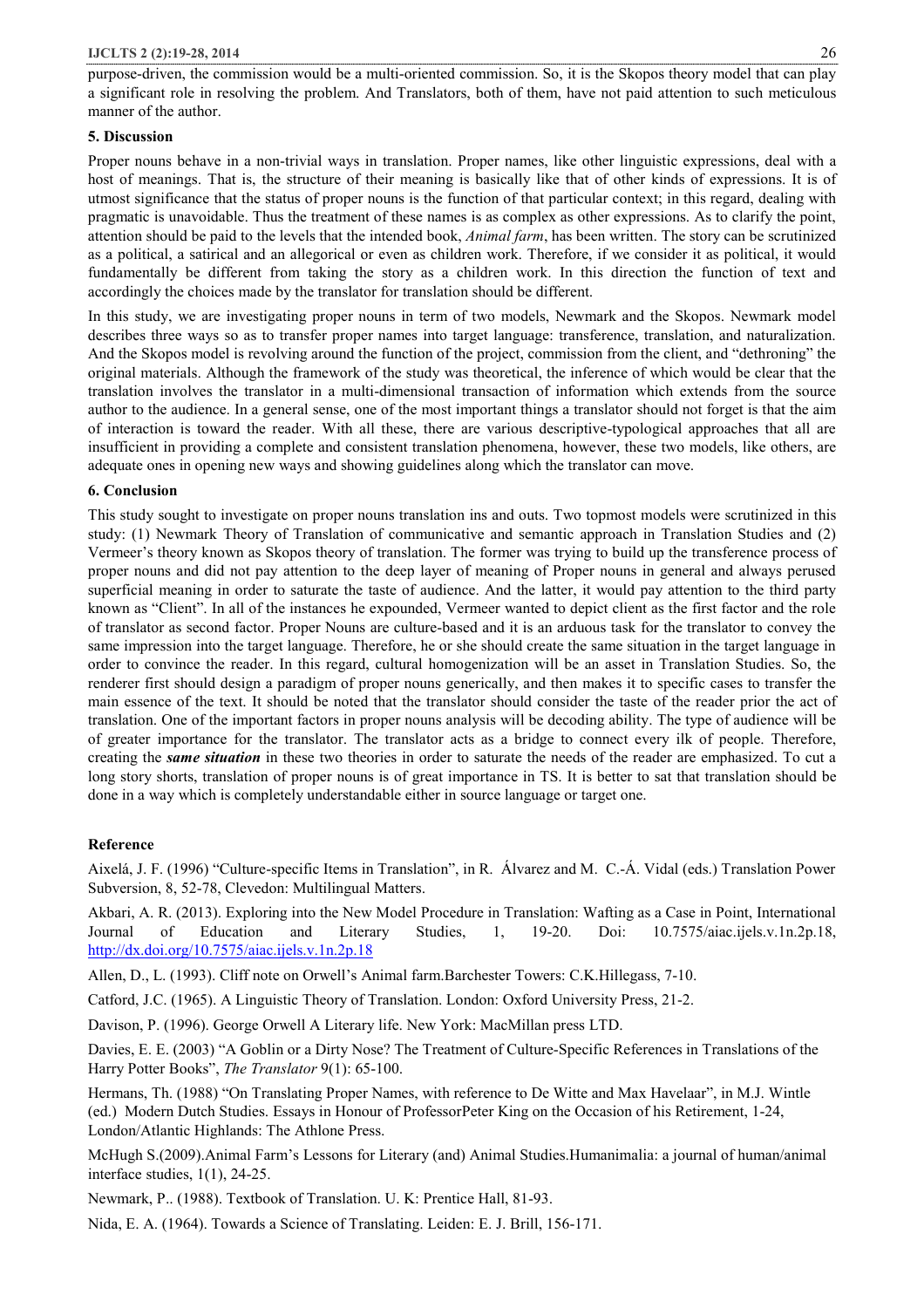Nord, C,.(2003). Proper Names in Translation for Children: Alice in Wonderland as a Case in Point. Meta, 48 (1-2), pp.182-194.

Nord, C. (1997). Translating as Purposeful Activity. Functionalist Approaches Explained, Manchester: St. Jerome Publication, 18.

Orwell, G. (1956). The Orwell Reader. New York: Harcourt, Brace and World, Inc., ix-xiii.

… (2010). Animal farm. Translated from English by Amir Amirshahi in 2010. Tehran: Jami publication.

… (2010). Animal farm. Translated from English by Mohammad Firuzbakht in 1988. Tehran: Golshaie publication.

Pym, A. (2010).Exploring translation Theories. New York/London: Routledge, 56-9.

Richards J C. and R. Schmidt. (2002).Longman Dictionary of Language Teaching and Applied Linguistics, 429.

Robinson, D. (1991). The Translator's Turn. Baltimore, Md.: Johns Hopkins University, 259-89.

Schleiermacher, F. (1813/1992)'on the different methods of translating', in L. Venuti (ed.) (2004), 43-63.

Tymoczko, M. (1999). Translation in a Postcolonial Context. Manchester: St Jerome, 223-4, 240.

Vendler, Z. (1975). 'Singular Terms'. In Steinberg and Jakobovits (eds.), 115-133.

Vermeer, H. J. (1992). Skopos und Translationsauftrag – Aufsätze.Frankfurt am Main: IKO-Verlag.

Vinay, J. and J.C. Darbelnet, (1965) Stylistiquecomparie du francaiset de Vanglais. Paris:Didier, 58.

Webster, M. (2009). Merriam Webster Collegiate Dictionary

# **Notes**

1. Decoding ability in any language involves at least four principal levels: (1) the capacity of children whose vocabulary and cultural experience are limited. (2) The double standard of capacity of new literates, who can decode oral message with facility but whose ability to decode written message is limited. (3) the capacity of average literate adult, who can handle both oral and written messages with relative ease; and (4) the unusually high capacity of specialists (doctors, theologians, philosophers, scientists, etc.), when they are decoding messages within their own area specialization.

2.Wafting As a direct and intense translation process, it has a connection with render or even transfer as the original SL by inserting or absorbing the SL words or phrase form into the RL's in accordance to prestigious, frequency and intensity of the intended word.

## **Appendix**

Here is the English and Persian pilot appendices utilized during this study:

## **CHAPTER 1**

Mr. Jones, of the Manor Farm, had locked the hen-houses for the night, but was too drunk to remember to shut the popholes. With the ring of light from his lantern dancing from side to side, he lurched across the yard, kicked off his boots at the back door, drew himself a last glass of beer from the barrel in the scullery, and made his way up to bed, where Mrs. Jones was already snoring.

As soon as the light in the bedroom went out there was a stirring and a fluttering all through the farm buildings. Word had gone round during the day that old Major, the prize Middle White boar, had had a strange dream on the previous night and wished to communicate it to the other animals. It had been agreed that they should all meet in the big barn as soon as Mr. Jones was safely out of the way. Old Major (so he was always called, though the name under which he had been exhibited was Willingdon Beauty) was so highly regarded on the farm that everyone was quite ready to lose an hour's sleep in order to hear what he had to say.

## **CHAPTER 3**

When asked whether he was not happier now that Jones was gone, he would say only "Donkeys live a long time. None of you has ever seen a dead donkey," and the others had to be content with this cryptic answer.

On Sundays there was no work. Breakfast was an hour later than usual and after breakfast there was a ceremony which was observed every week without fail. First came the hoisting of the flag. Snowball had found in the harness-room an old green tablecloth of Mrs. Jones's and had painted on it a hoof and a horn in white. This was run up the flagstaff in the farmhouse garden every Sunday morning. The flag was green, Snowball explained, to represent the green fields of England, while the hoof and horn signified the future Republic of the Animals which would arise when the human race had been finally overthrown. After the hoisting of the flag all the animals trooped into the big barn for a general assembly which was known as the Meeting. Here the work of the coming week was planned out and resolutions were put forward and debated. It was always the pigs who put forward the resolutions. The other animals understood how to vote, but could never think of any resolutions of their own.